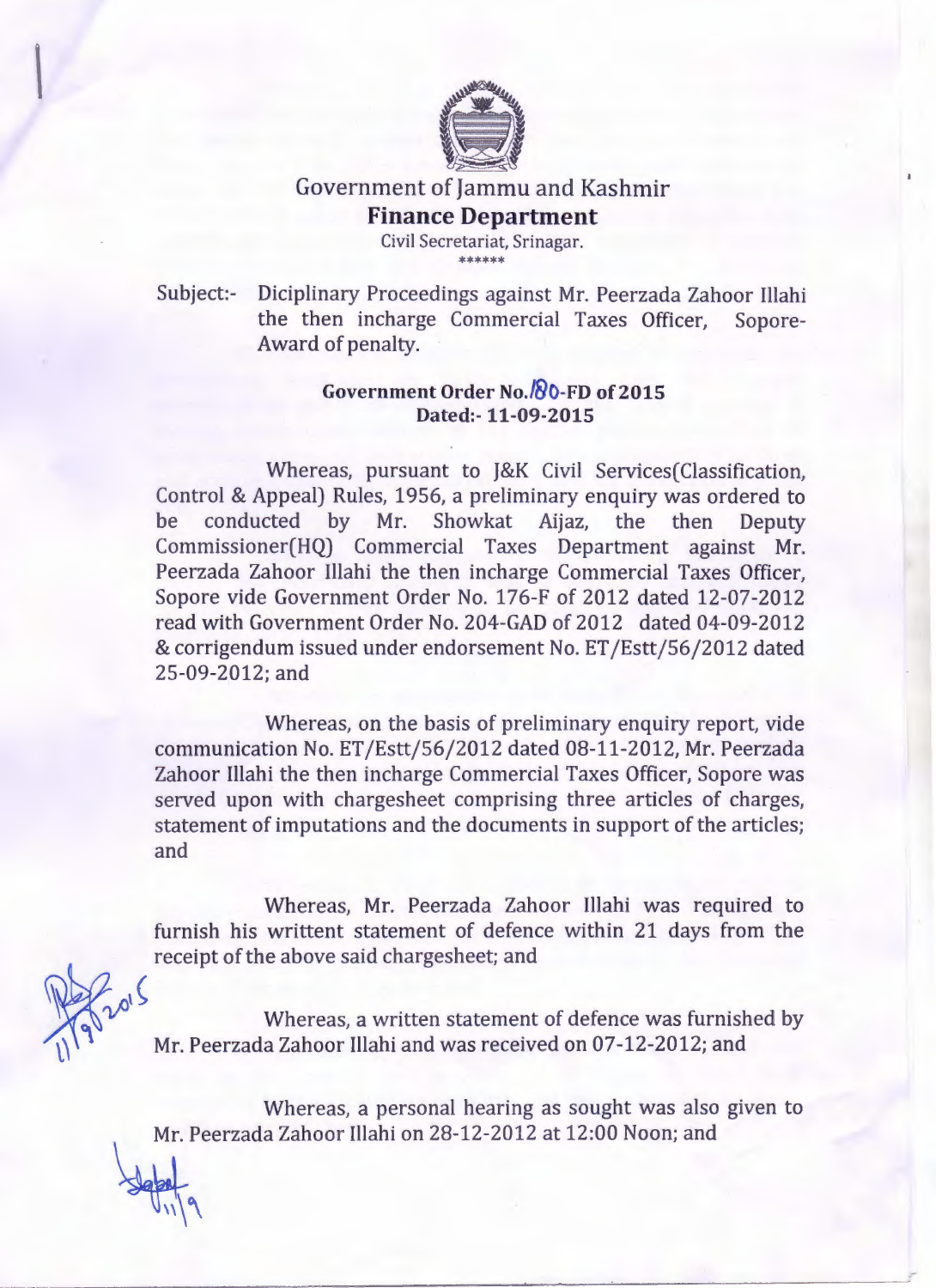Whereas, the Disciplinary Authority after considering of the reply of Mr. Peerzada Zahoor Illahi decided to further enquire into the charges through a departmental enquiry and vide Government Order No. 26-F of 2013 dated 28-01-2013 read with Government Order No. 157-F of 2013 dated 04-07-2013 & Government Order No. 215-F of 2013 dated 08-10-2013, Mr. Kifayat Hussain Rizvi, the then Commissioner, Commercial Taxes, J&K, was appointed as Enquiry Officer to enquire into the charges framed against Mr. Peerzada Zahoor Illahi; and

Whereas, the Enquiry Officer submitted his report to the Disciplinary Authority on 30-09-2013 and held the charged official/ officer guilty of opening/ operating the forged account & making transactions, misuse of his official position, violation of government rules and instructions relating to management of finances and accounts, failure to maintain integrity and for dereliction of duty; and

Whereas, after considering the report of the Enquiry Officer, the Diciplinary Authority was of the view that the major penalty of removal from Service of the State be imposed upon Mr. Peerzada Zahoor Illahi; and

Whereas, in accordance with rule 34 of the J&K Civil Services(Classification, Control & Appeal) Rules, 1956, Mr. Peerzada Zahoor Illahi was informed of the penalty proposed to be imposed on him and was served a notice alongwith the proceedings of the enquiry requiring him to showcause and to why he be not removed from the service; and

 $U_{11}$ |9

Whereas, Mr. Peerzada Zahoor Illahi furnished his reply to the showcasue notice, which has been considered by the Diciplinary Authority and Enquiry Officer vide communication dated 05-03-2014 was requested to provide mandatory opportunites to Mr. Peerzada Zahoor Illahi as alleged by him; and

Whereas, reply to the showcasue notice alongwith the reply of the Enquiry Officer dated 26-03-2014 has again been considered by the Diciplinary Authority and found devoid of any merit and thus rejected; and